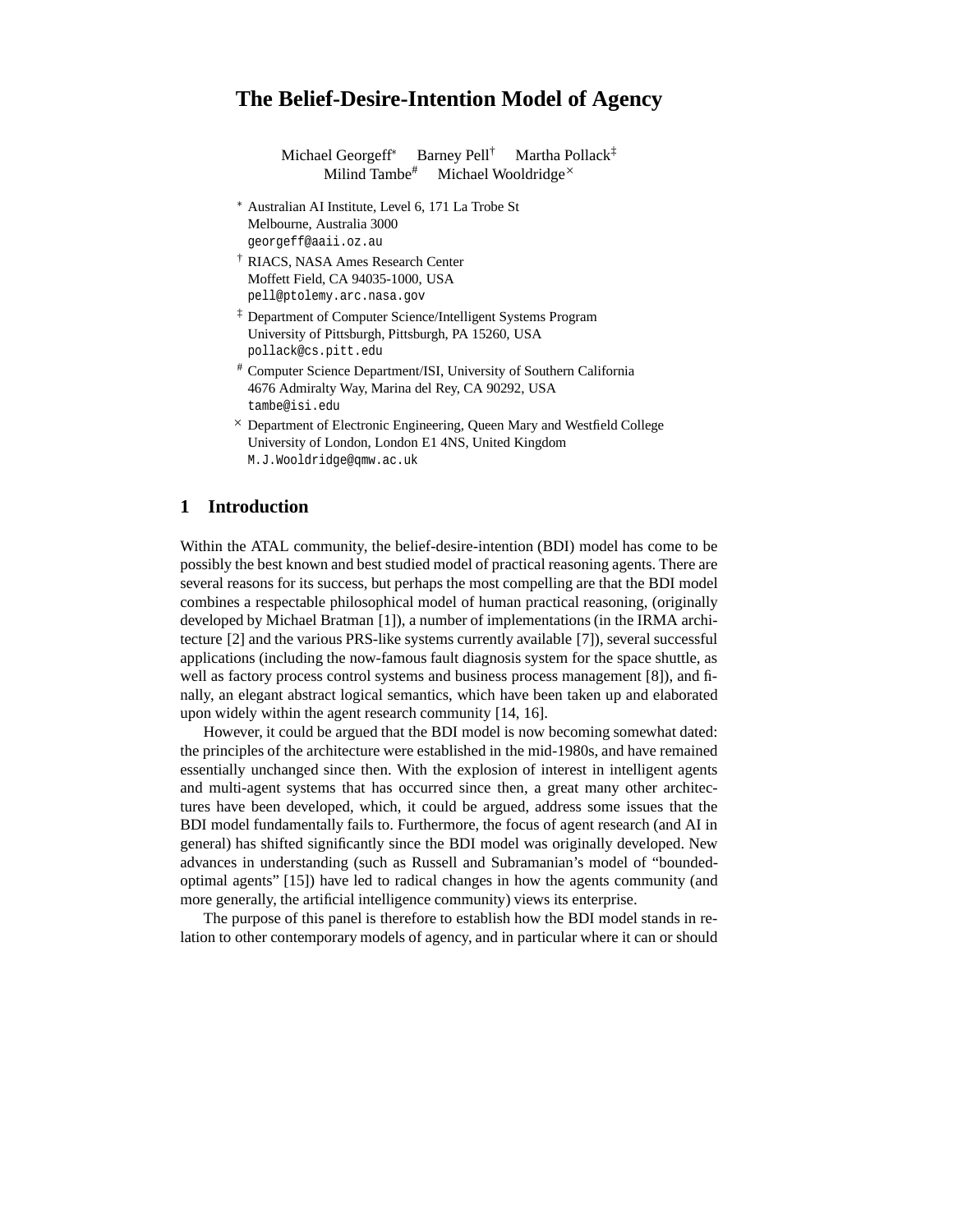go next.

#### **2 Questions for the Panelists**

The panelists (Georgeff, Pell, Pollack, and Tambe) were asked to respond to the following questions:

1. *BDI and other models of practical reasoning agents.*

Several other models of practical reasoning agents have been successfully developed within the agent research and development community and AI in general. Examples include (of course!) the Soar model of human cognition, and models in which agents are viewed as utility-maximizers in the economic sense. The latter model has been particularly successful in understanding multi-agent interactions. So, how does BDI stand in relation to these alternate models? Can these models be reconciled, and if so how?

2. *Limitations of the BDI model.*

One criticism of the BDI model has been that it is not well-suited to certain types of behaviour. In particular, the basic BDI model appears to be inappropriate for building systems that must learn and adapt their behaviour – and such systems are becoming increasingly important. Moreover, the basic BDI model gives no architectural consideration to explicitly multi-agent aspects of behaviour. More recent architectures, (such as InteRRaP [13] and TouringMachines [5]) do explicitly provide for such behaviours at the architectural level. So, is it necessary for an agent model in general (and the BDI model in particular) to provide for such types of behaviour (in particular, learning and social ability)? If so, how can the BDI model be extended to incorporate them? What other types of behaviour are missing at an architectural level from the BDI model?

3. *Next steps.*

What issues should feature at the top of the BDI research agenda? How can the relationship between the theory and practice of the BDI model be better understood and elaborated? Programming paradigms such as logic programming have welldefined and well-understood computational models that underpin them (e.g., SLD resolution); BDI currently does not. So what sort of computational model might serve in this role? What are the key requirements to take the BDI model from the research lab to the desktop of the mainstream software engineer?

#### **3 Response by Georgeff**

The point I wanted to make in this panel was that the notions of complexity and change will have a major impact on the way we build computational systems, and that software agents — in particular, BDI agents — provide the essential components necessary to cope with the real world. We need to bring agents into mainstream computer science, and the only way we can do that is to clearly show how certain agent architectures can cope with problems that are intractable using conventional approaches.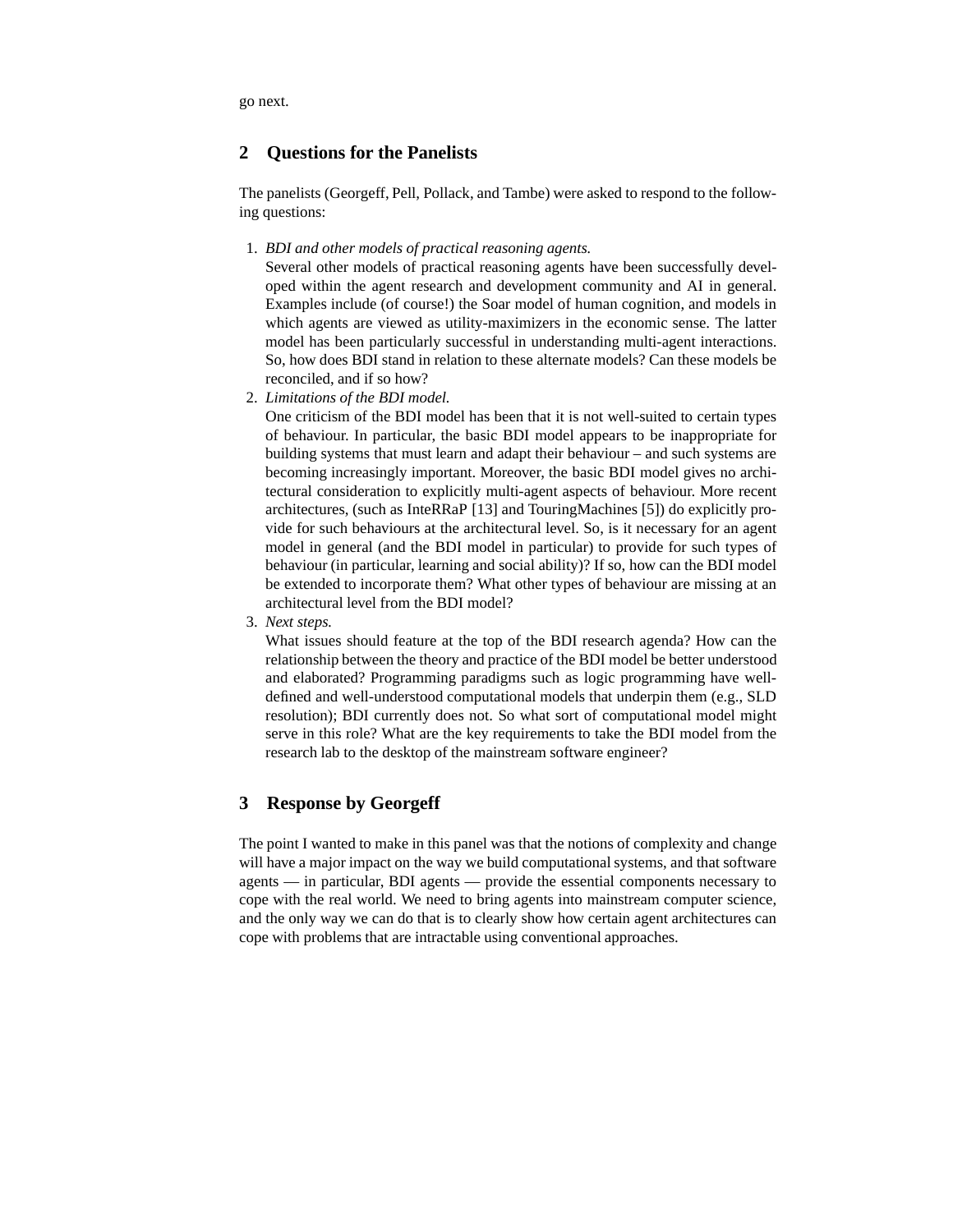

**Fig. 1.** Business Drivers

Most applications of computer systems are algorithmic, working with perfect information. But in a highly competitive world, businesses need systems that are much more complex than this — systems that are embedded in a changing world, with access to only partial information, and where uncertainty prevails. Moreover, the frequency with which the behaviour of these systems needs to be changed (as new information comes to light, or new competitive pressures emerge), is increasing dramatically, requiring computer architectures and languages that substantially reduce the complexity and time for specification and modification. In terms of Figure 1, business needs are driving to the top right hand corner, and it is my contention that only software agents can really deliver solutions in that quadrant.

As we all know, but seem not to have fully understood (at least in the way physicists have) the world is complex and dynamic, a place where chaos is the norm, not the exception. We also know that computational systems have practical limitations, which limit the information they can access and the computations they can perform. Conventional software systems are designed for static worlds with perfect knowledge — we are instead interested in environments that are dynamic and uncertain (or chaotic), and where the computational system only has a local view of the world (i.e., has limited access to information) and is resource bounded (i.e., has finite computational resources). These constraints have certain fundamental implications for the design of the underlying computational architecture. In what follows, I will attempt to show that Beliefs, Desires, and Intentions, and Plans are an essential part of the state of such systems.

Let us first consider so-called Beliefs. In AI terms, Beliefs represent knowledge of the world. However, in computational terms, Beliefs are just some way of representing the state of the world, be it as the value of a variable, a relational database, or symbolic expressions in predicate calculus. Beliefs are essential because the world is dynamic (past events need therefore to be remembered), and the system only has a local view of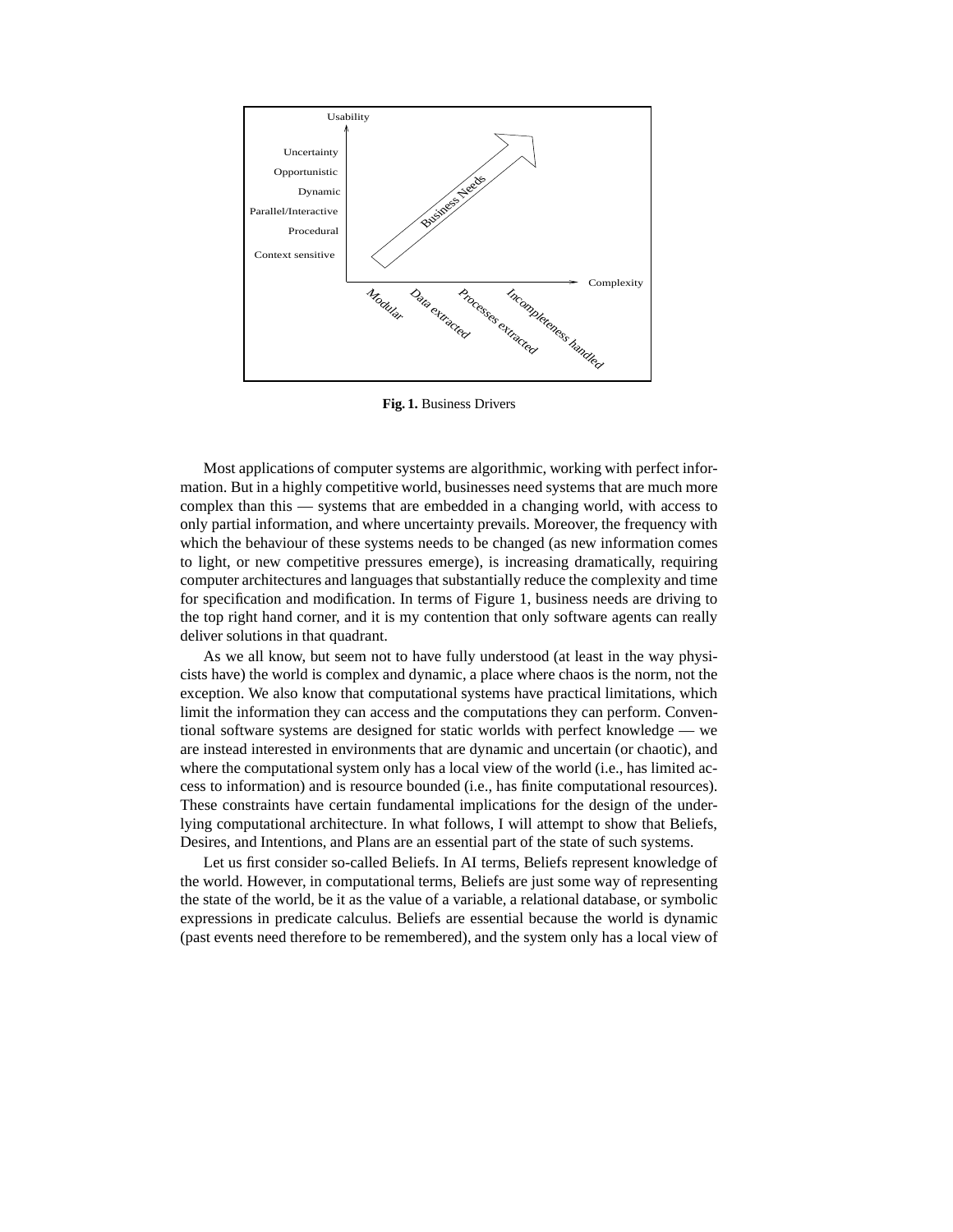the world (events outside its sphere of perception need to be remembered). Moreover, as the system is resource bounded, it is desirable to cache important information rather than recompute it from base perceptual data. As Beliefs represent (possibly) imperfect information about the world, the underlying semantics of the Belief component should conform to belief logics, even though the computational representation need not be symbolic or logical at all.

Desires (or, more commonly though somewhat loosely, Goals) form another essential component of system state. Again, in computational terms, a Goal may simply be the value of a variable, a record structure, or a symbolic expression in some logic. The important point is that a Goal represents some desired end state. Conventional computer software is "task oriented" rather than "goal oriented"; that is, each task (or subroutine) is executed without any memory of why it is being executed. This means that the system cannot automatically recover from failures (unless this is explicitly coded by the programmer) and cannot discover and make use of opportunities as they unexpectedly present themselves.

For example, the reason we can recover from a missed train or unexpected flat tyre is that we know where we are (through our Beliefs) and we remember to where we want to get (through our Goals). The underlying semantics for Goals, irrespective of how they are represented computationally, should reflect some logic of desire.

Now that we know the system state must include components for Beliefs and Goals, is that enough? More specifically, if we have decided upon a course of action (let's call it a plan), and the world changes in some (perhaps small) way, what should we do — carry on regardless, or replan? Interestingly, classical decision theory says we should always replan, whereas conventional software, being task-oriented, carries on regardless. Which is the right approach?

Figure 2 demonstrates the results of an experiment with a simulated robot trying to move around a grid collecting points [11]. As the world (grid) is dynamic, the points change value and come and go as the robot moves and plans — thus a plan is never good for long. The *y* axis of the graph shows robot efficiency in collecting points, the *x* axis the speed of change (i.e., the rate at which the points in the grid are changing). The "cautious" graph represents the case in which the system replans at every change (i.e., as prescribed by classical decision theory), and the "bold" graph in which the system commits to its plans and only replans at "crucial" times. (The case of conventional software, which commits to its plans forever, is not shown, but yields higher efficiency than classical decision theory when the world changes slowly, but rapidly becomes worse when the world changes quickly). In short, neither classical decision theory nor conventional task-oriented approaches are appropriate — the system needs to commit to the plans and subgoals it adopts but must also be capable of reconsidering these at appropriate (crucial) moments. These committed plans or procedures are called, in the AI literature, *Intentions*, and represent the third necessary component of system state. Computationally, Intentions may simply be a set of executing threads in a process that can be appropriately interrupted upon receiving feedback from the possibly changing world.

Finally, for the same reasons the system needs to store its current Intentions (that is, because it is resource bound), it should also cache generic, parameterized Plans for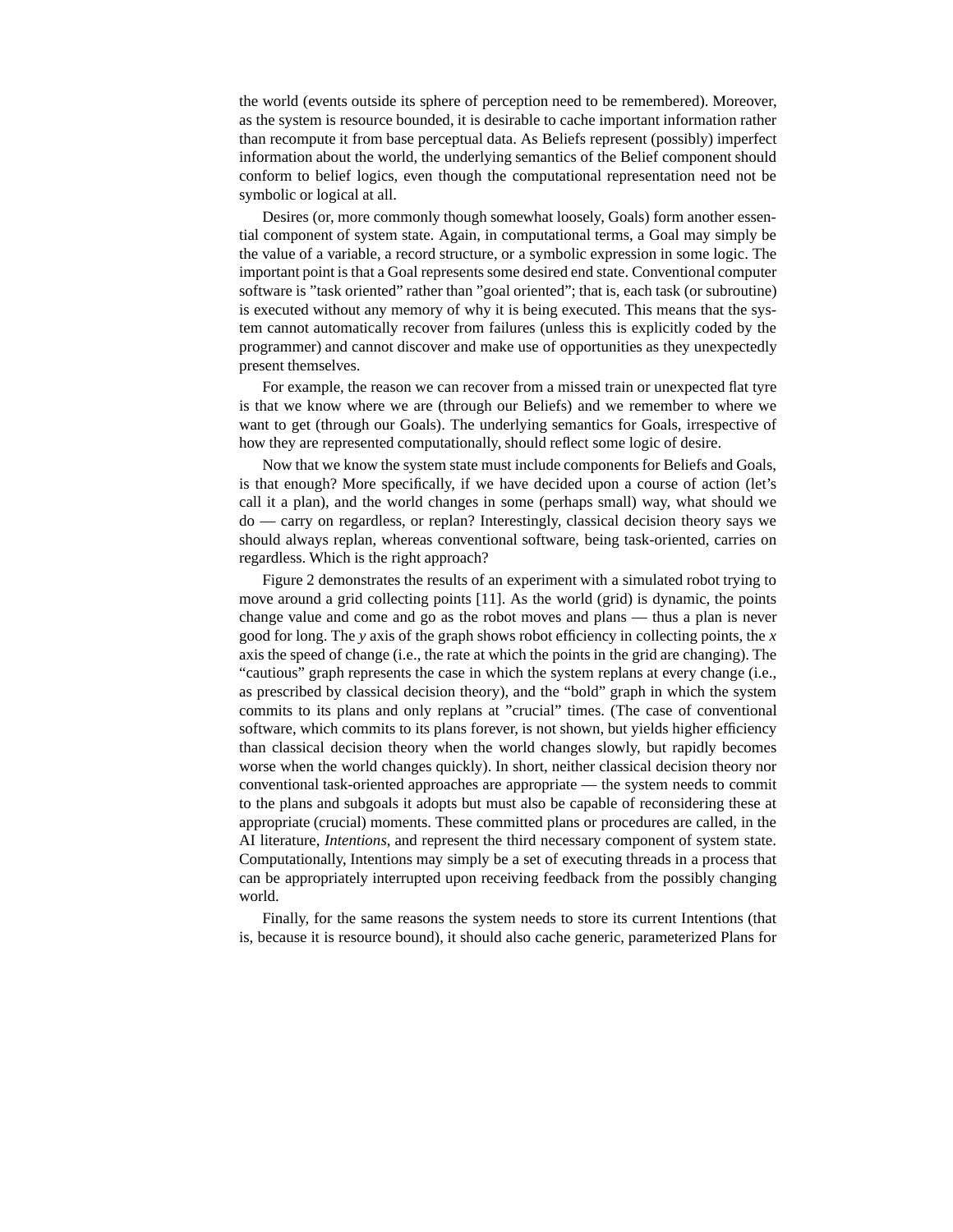

**Fig. 2.** Rational Commitment

use in future situations (rather than try to recreate every new plan from first principles). These plans, semantically, can be viewed as a special kind of Belief, but because of their computational importance, are sensibly separated out as another component of system state.

In summary, the basic components of a system designed for a dynamic, uncertain world should include some representation of Beliefs, Desires, Intentions and Plans, or what has come to be called a BDI agent. I have said here nothing about the way in which these components are controlled and managed, which is of course crucial to the way in which BDI agents cope with uncertainty and change in a way that is not possible with conventionalsystems. There is much in the literature about this, and many different and interesting approaches.

Finally, because of the logical or physical distribution of information and processing, it is important that agent systems be distributed, giving rise to so-called multi-agent systems. Apart from the usual benefits provided by distributed systems, multi-agent systems also have the substantial benefit of containing the spread of uncertainty, with each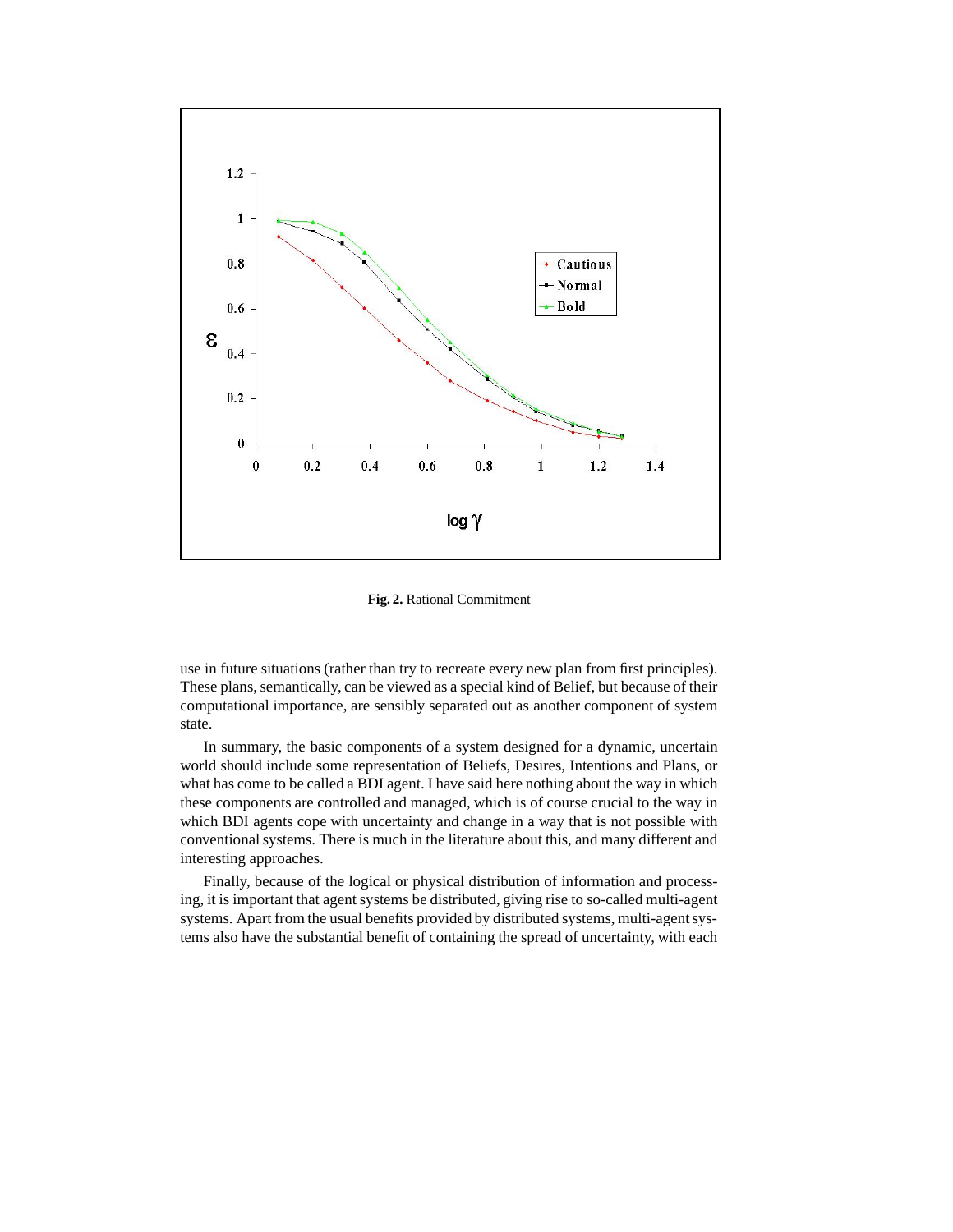agent locally dealing with the problems created by an uncertain and changing world.

### **4 Response by Pollack**

I want to begin by clarifying the distinction between three things:

- **–** Models of practical reasoning that employ the folk-psychology concepts of belief, desire, and intention, perhaps among others. Let's call these Belief-Desire-Intention (BDI) models.
- **–** Particular BDI models that center on claims originally propounded by Bratman [1] about the role of intentions in focusing practical reasoning. Specifically, Bratman argued that rational agents will tend to focus their practical reasoning on the intentions they have already adopted, and will tend to bypass full consideration of options that conflict with those intentions. Let's call this Bratman's Claim, and let's call computational models that embody this claim IRMA models (for the "Intelligent Resource-Bounded Machine Architecture" described in [2]).
- **–** The Procedural Reasoning System (PRS) [7, 6], a programming environment for developing complex applications that execute in dynamic environments and can best be specified using BDI concepts.

One can reject Bratman's Claim, but still subscribe to the view that BDI models are useful; the converse, of course, is not true.<sup>1</sup> And while it is possible to build a PRS application that respects Bratman's Claim — indeed, as mentioned in the Introduction, several successful applications have done just this  $-$  it is also possible to build PRS applications that embody alternative BDI models. It is up to the designer of a PRS application to specify how beliefs, desires, and intentions affect and are influenced by the application's reasoning processes; there is no requirement that these specifications conform to Bratman's Claim.

The questions set out in the Introduction might in principle be asked of each of the three classes of entity under consideration: BDI models, IRMA models, or PRS-based applications. However, I think it makes the most sense here to interpret them as being addressed at IRMA models, in part because these are the most specific of the three classes (it would be difficult to address all BDI models within a few pages), and in part because IRMA models have received significant attention within the AI community, both in their realization in several successful applications, and in a number of detailed formal models.

Bratman's Claim addresses at a particular, albeit central, question in practical reasoning: how can an agent avoid getting lost in the morass of options for action available to it?<sup>2</sup> The formation of intentions and the commitments thereby entailed are seen as a

<sup>&</sup>lt;sup>1</sup> However, one could reject all BDI models, including IRMA ones, arguing that they have no explanatory value. The debate over this question has raged in the philosophical literature; see, e.g., Carrier and Machamer [3, Chap. 1-3].

 $2$  Bratman actually came at things the other way round. He wondered why humans formed intentions and plans, and concluded that doing so provides them with a way of focusing their practical reasoning.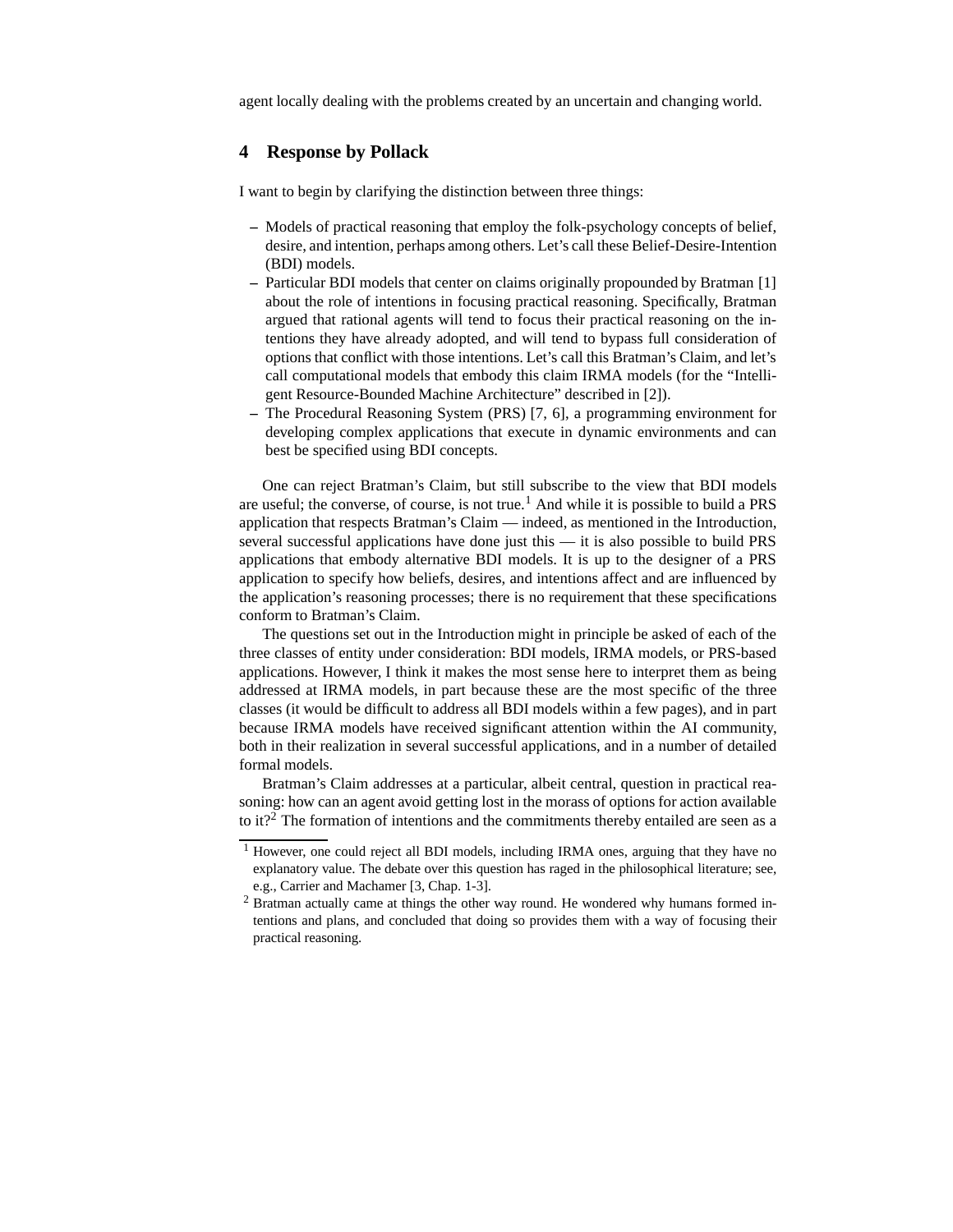mechanism — possibly one amongst many — for constraining the set of options about which an agent must reason. Practical reasoning tasks such as means-end reasoning and the weighing of alternatives remain important for IRMA agents. But IRMA agents' intentions help focus these reasoning tasks.

In response to the first question posed, then, it seems clear that both Soar and the utility maximization modelsinclude important ideas that can potentially be integrated in an IRMA agent. As just noted, IRMA agents still need to perform means-end reasoning (in a focused way), and Soar, with its chunking strategies, can make the means-end reasoning process more efficient. Again, IRMA agents still need to weigh alternatives (in a focused way), and to do this they may use the techniques studied in the literature on economic agents. It has been generally accepted for many years that agents cannot possibly perform optimizations over the space of all possible courses of action [17]. Bratman's Claim is aimed precisely at helping reduce that space to make the required reasoning feasible.

The second question concerns the development of techniques to enable IRMA agents to learn and to interact socially. Certainly, if Bratman's Claim is a viable one, then it must be possible to design IRMA agents who can learn and can interact with one another. However, all that is required is that Bratman's Claim be compatible with (some) theories of learning and social interaction: Bratman's Claim *itself* does not have to tell us anything about these capabilities.<sup>3</sup> To date, I see no evidence that there is anything in either Bratman's Claim or its interpretation in IRMA models that would make an IRMA agent inherently poorly suited to learning or social interaction.

The third question asks about an appropriate research agenda for those interested in IRMA models. What seems most crucial to me is the development of computationally sound accounts of the various practical reasoning tasks that must be performed by IRMA agents. There has been a great deal of attention paid to questions of commitment and intention revision, and this is not surprising, given that these questions are central to Bratman's Claim. But there are other reasoning tasks that all IRMA agents must perform as well. For example, they must deliberate about alternatives that are either compatible with their existing plans or have "triggered an override" [2]); recently, John Horty and I have been developing mechanisms for weighing alternatives in the context of existing plans [10]. Another example is hinted at in my earlier comments: all IRMA agents need to be able to perform means-end reasoning. But unlike standard meansend reasoning in AI (plan generation), an IRMA agent must do this reasoning taking account its existing plans. Work on plan merging, notably that of Yang [18], may be relevant here. One final example: IRMA agents must be capable of committing to partial plans. If they were required always to form complete plans, they would over-commit, and filter out too many subsequent options as incompatible. But this then entails that IRMA agents must have a way of deciding when to add detail to their existing plans when to commit to particular expansions of their partial plans. To my knowledge, this question has not been investigated yet.

In addressing questions like these, we need to focus, at least for now, on the development of computationally sound mechanisms: algorithms and heuristics that we

<sup>3</sup> However, it might contribute to them; see, e.g., Ephrati *et al.* [4] for some preliminary work on using the intention-commitment strategy in multi-agent settings to increase cooperation.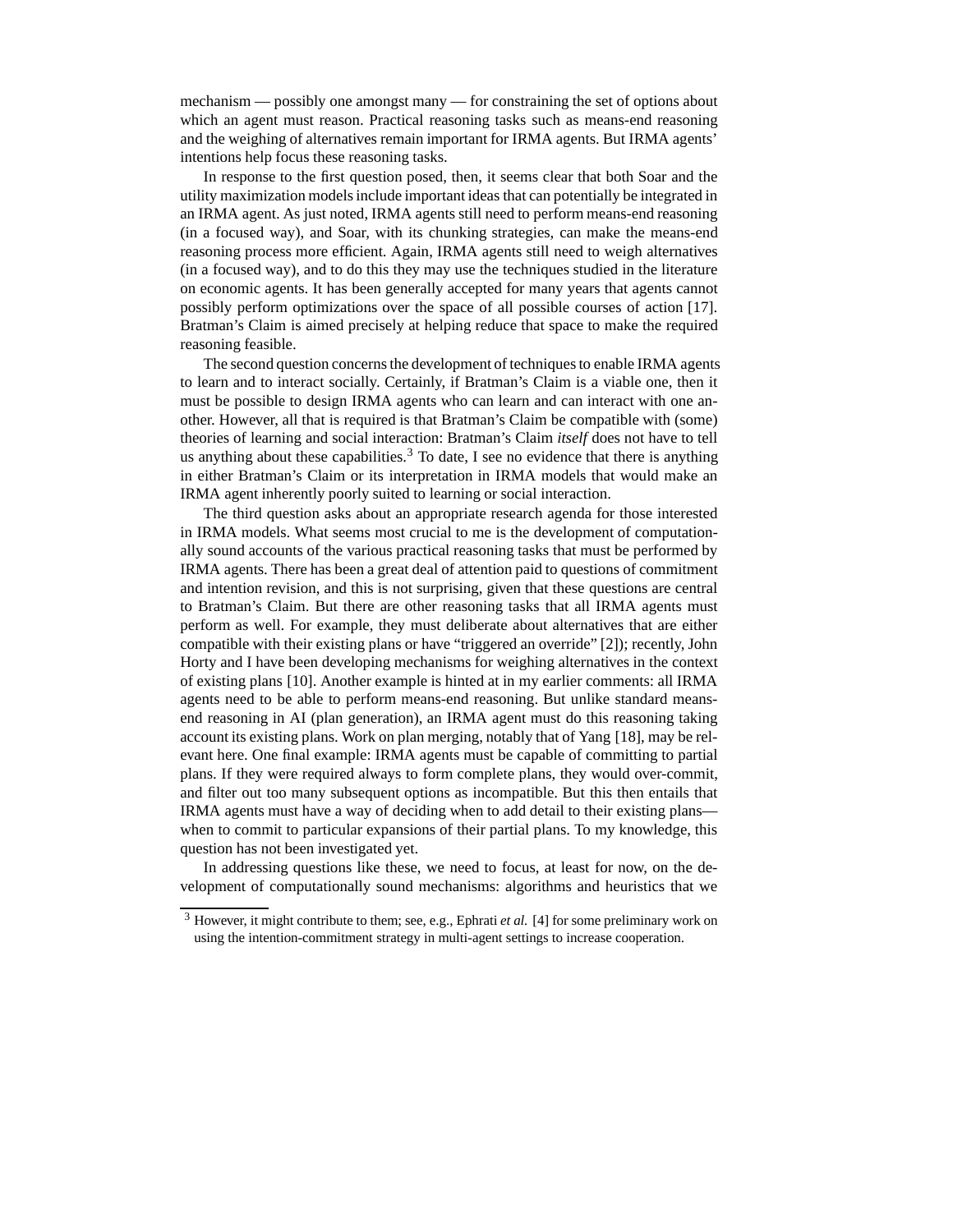can employ in building IRMA agents (perhaps using PRS!) Formal underpinnings can, and if at all possible, should accompany these mechanisms, but unless they underpin specific algorithms and heuristics they seem unlikely to have much impact.

#### **5 Response by Tambe**

I was invited on this panel as a representative of the Soar group with particular interests in multi-agent systems. Thus, in this short response, I will mainly focus on the relationship between Soar and BDI models. For the sake of simplicity, one key assumption in my response is considering PRS, dMARS, and IRMA to be the paradigmatic BDI architectures. Of course, it also should be understood that despite my twelve years of research using Soar, I alone cannot possibly capture all of the diverse set of views of Soar researchers.

I will begin here by first pointing out the commonality in Soar and BDI models. Indeed, the Soar model seems fully compatible with the BDI architectures mentioned above. To see this, let us consider a very abstract definition of the Soar model. Soar is based on operators, which are similar to reactive plans, and states (which include its highest-level goals and beliefs about its environment). Operators are qualified by preconditions which help select operators for execution based on an agent's current state. Selecting high-level operators for execution leads to subgoals and thus a hierarchical expansion of operators ensues. Selected operators are reconsidered if their termination conditions match the state. While this abstract description ignores significant aspects of the Soar architecture, such as (i) its meta-level reasoning layer, and (ii) its highly optimized rule-based implementation layer, it will sufficient for the sake of defining an abstract mapping between BDI architectures and Soar as follows:

- 1. *intentions* are selected operators in Soar;
- 2. *beliefs* are included in the current state in Soar;
- 3. *desires* are goals (including those generated from subgoaled operators); and
- 4. *commitment strategies* are strategies for defining operator termination conditions. For instance, operators may be terminated only if they are achieved, unachievable or irrelevant.

Bratman's insights about the use of commitmentsin plans are applicable in Soar as well. For instance, in Soar, a selected operator (commitment) constrains the new operators (options) that the agent is willing to consider. In particular, the operator constrains the problem-space that is selected in its subgoal. This problem-space in turn constrains the choice of new operators that are considered in the subgoal (unless a new situation causes the higher-level operator itself to be reconsidered). Interestingly, such insights have parallels in Soar. For instance, Newell has discussed at length the role of problem spaces in Soar.

Both Soar and BDI architectures have by now been applied to several large-scale applications. Thus, they share concerns of efficiency, real-time, and scalability to largescale applications. Interestingly, even the application domains have also overlapped. For instance, PRS and dMARS have been applied in air-combat simulation, which is also one of the large-scale applications for Soar.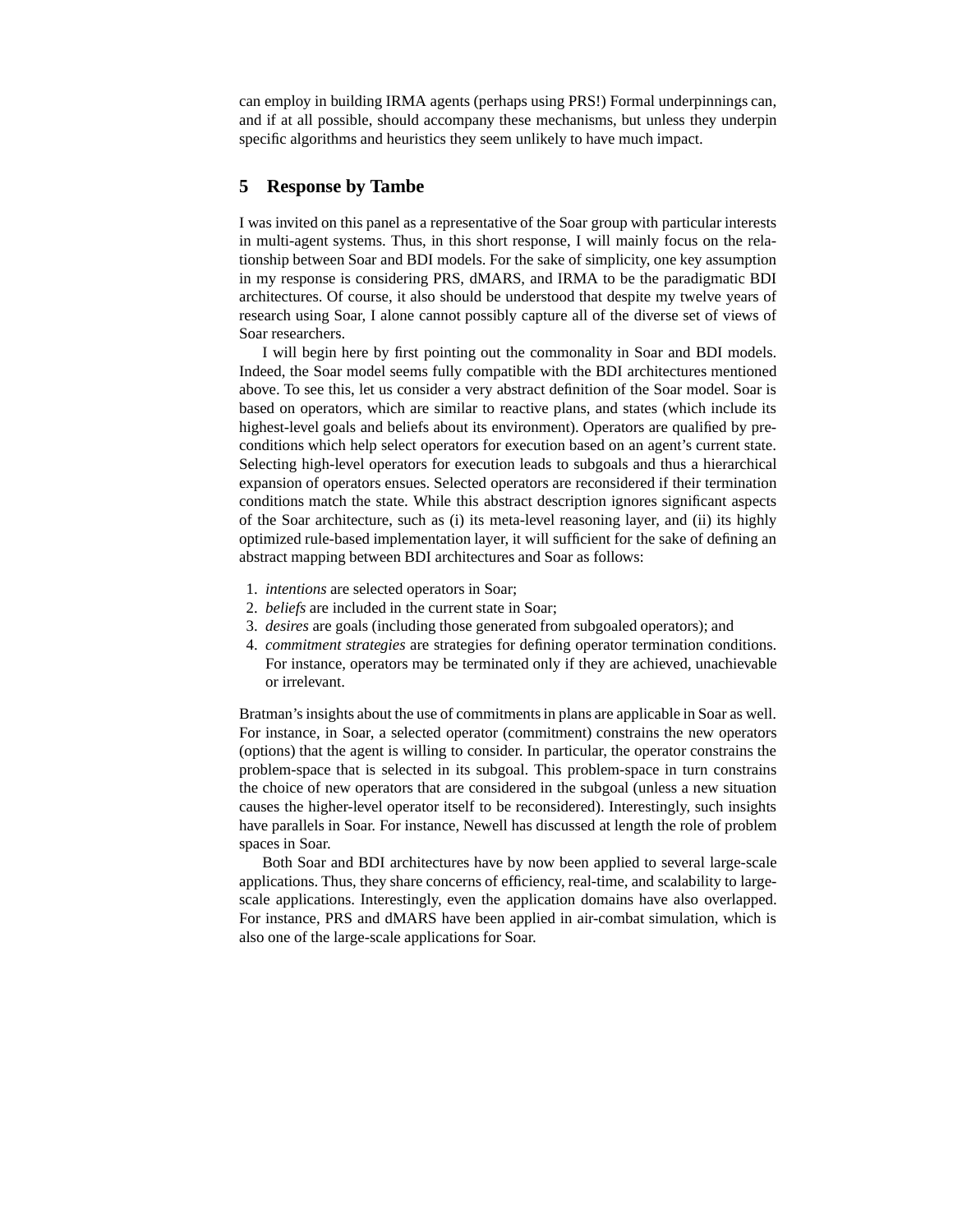Despite such commonality, there are some key differences in Soar and BDI models. Interestingly, in these differences, the two models appear to complement each other's strengths. For instance, Soar research has typically appealed to cognitive psychology and practical applications for rationalizing design decisions. In contrast, BDI architectures have appealed to logic and philosophy. Furthermore, Soar has often taken an empirical approach to architecture design, where systems are first constructed and some of the underlying principles are understood via such constructed systems. Thus, Soar includes modules such as chunking, a form of explanation-based learning, and a truth maintenance system for maintaining state consistency, which as yet appear to be absent from BDI systems. In contrast, the approach in BDI systems appears to be to first clearly understand the logical or philosophical underpinnings and then build systems.

Based on the above discussion, it would appear that there is tremendous scope for interaction in the Soar and BDI communities, with significant opportunities for crossfertilization of ideas. BDI theories could potentially inform and enrich the Soar model, while BDI theorists and system builders may gain some new insights from Soar's experiments with chunking and truth maintenance systems. Yet, there is an unfortunate lack of awareness exhibited in both communities about each others' research. The danger here is that both could end up reinventing each others' work in different disguises.

In my own work, I have attempted to bridge this gap, roughly based on the mapping defined above. For instance, Cohen and Levesque's research on joint intentions [12], and Grosz and Kraus's work on SHAREDPLANS [9] has significantly influenced the STEAM system for teamwork, which I have developed in Soar. However, this is just one such attempt. This panel discussion was an excellent step to attempt to bridge this gap in general.

#### **Acknowledgements**

Thanks to David Kinny, who helped to generate the questions and issues raised on the panel.

#### **References**

- 1. M. E. Bratman. *Intentions, Plans, and Practical Reason*. Harvard University Press: Cambridge, MA, 1987.
- 2. M. E. Bratman, D. J. Israel, and M. E. Pollack. Plans and resource-bounded practical reasoning. *Computational Intelligence*, 4:349–355, 1988.
- 3. M. Carrier and P. K. Machamer, editors. *Mindscapes: Philosophy, Science, and the Mind*. University of Pittsburgh Press, Pittsburgh, PA, 1997.
- 4. E. Ephrati, M. E. Pollack, and S. Ur. Deriving multi-agent coordination through filtering strategies. In *Proceedings of the Fourteenth International Joint Conference on Artificial Intelligence* (IJCAI-95), pages 679-687, Montréal, Québec, Canada, August 1995.
- 5. I. A. Ferguson. Integrated control and coordinated behaviour: A case for agent models. In M. Wooldridge and N. R. Jennings, editors, *Intelligent Agents: Theories, Architectures, and Languages (LNAI Volume 890)*, pages 203–218. Springer-Verlag: Berlin, Germany, January 1995.